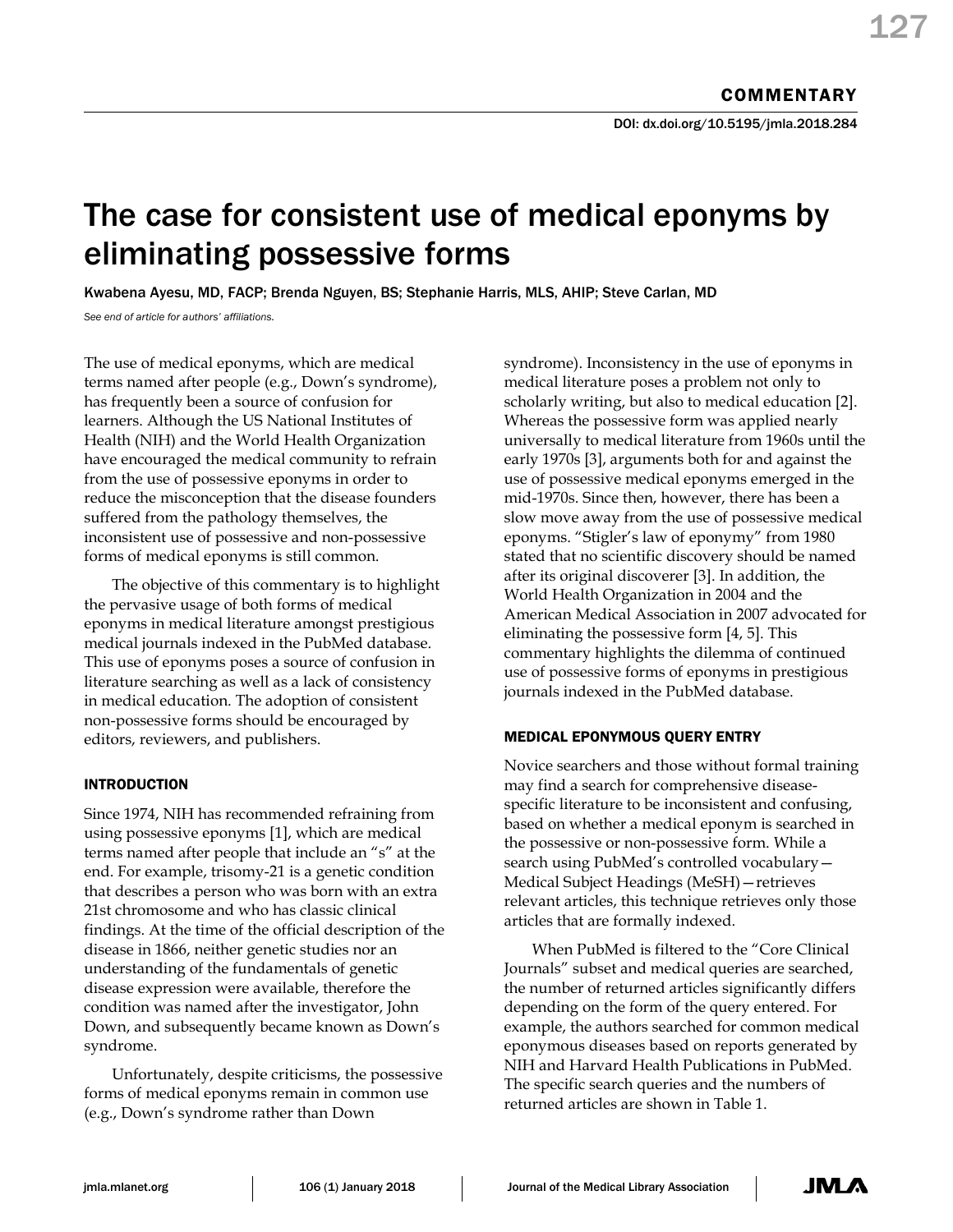DOI: dx.doi.org/10.5195/jmla.2018.284

| <b>Medical query</b>                           | Manuscripts<br>generated | Manuscripts<br>omitted | <b>Total</b><br>manuscripts |
|------------------------------------------------|--------------------------|------------------------|-----------------------------|
| Alzheimer's disease                            | 8,270                    | $\theta$               |                             |
| Alzheimer disease                              | 7,405                    | 865                    |                             |
| Alzheimer's OR Alzheimer disease               | 8,270                    | $\Omega$               | 8,270                       |
| Crohn's disease                                | 7,419                    | $\Omega$               |                             |
| Crohn disease                                  | 6,506                    | 913                    |                             |
| Crohn's disease OR Crohn disease               | 7,419                    | $\theta$               | 7,419                       |
| Grave's disease                                | 2,828                    | 186                    |                             |
| Grave disease                                  | 188                      | 2,826                  |                             |
| Grave's disease OR Grave disease               | 3014                     | $\theta$               | 3,014                       |
| Non-Hodgkin's lymphoma                         | 13,221                   | 227                    |                             |
| Non-Hodgkin lymphoma                           | 12,729                   | 719                    |                             |
| Non-Hodgkin's lymphoma OR Non-Hodgkin lymphoma | 13,448                   | $\Omega$               | 13,448                      |
| Parkinson's disease                            | 7,683                    | $\theta$               |                             |
| Parkinson disease                              | 7,180                    | 503                    |                             |
| Parkinson's disease OR Parkinson disease       | 7,683                    | $\theta$               | 7,683                       |

**Table 1** Results of PubMed search queries for medical eponyms

As the data demonstrate, although the nonpossessive form is the currently advocated proper form, a substantial number of articles were omitted when non-possessive forms of eponyms were searched between the dates of January 2015 and January 2017. This omission was observed for nonpossessive search entries for Alzheimer disease, Crohn disease, and Parkinson disease, which omitted 865, 913, and 503 articles, respectively, whereas no articles were missed when the possessive forms were entered. By contrast, a search for non-Hodgkin's disease, the possessive form, omitted over 200 manuscripts, whereas the nonpossessive form omitted 719 publications. Although a total of 13,448 articles are currently available on PubMed for non-Hodgkin's and non-Hodgkin disease, these articles are not fully retrieved unless an expansive search algorithm is used, which is not commonly understood by novice searchers.

Grave disease, on the other hand, poses a special dilemma because when the query is entered as the non-possessive form, the eponym "Grave" can be misinterpreted as a descriptive term by the database to mean a grave (i.e., serious) disease instead of the

actual pathology. The entry for "Grave disease" omitted over 2,000 manuscripts, whereas use of the possessive eponym returned 2,828 articles. This difference poses a separate argument regarding the use of medical eponyms versus scientific pathologic description, which will not be discussed here.

### **CONCLUSION**

This initiative is not aimed at removing diversity in medical literature, but rather at reducing a possible source of confusion. Implementing these changes will bring about a more consistent and efficient method of literature searching. Over time, the possessive forms of eponyms have seen a slow and gradual decline as many major international organizations recognize that the non-possessive form is more efficient, simpler, and not confusing.

Mathematical models show that changes in social consensus can be attained through various sizes of organizations that hold influential roles in medical society [3]. Therefore, the first steps to eliminating possessive eponyms would require an organized effort. Awareness and change toward